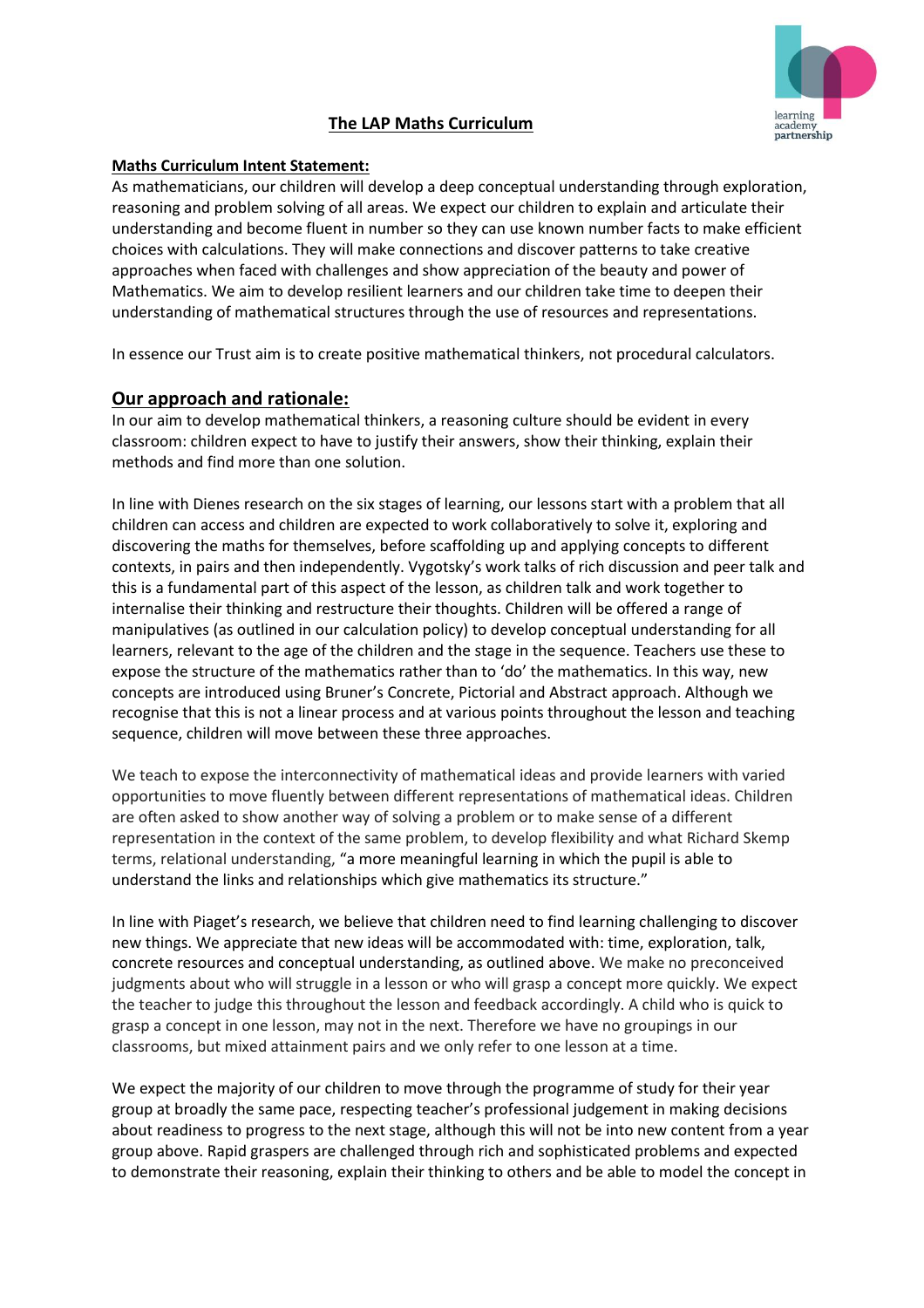

more than one way. Those taking longer to master have extra time to consolidate, pre-teaching and 'keep-up' interventions as appropriate, whilst receiving appropriate scaffolds through well-planned quality first teaching in the classroom. Where possible, interventions take place in the maths lesson or on the same day, with children given time to apply independently before the next lesson, in order to keep up. All children are given opportunities to go deeper in their learning through journaling prompts and scaffolds within their independent work.

Pupils will spend enough time to fully explore a concept before moving on to a different topic. Each teaching sequence is designed to provide minimal step progression through concepts so that all pupils can move forward together at broadly the same pace.

An idea is well formed and reinforced by ample practice. New knowledge is then used in subsequent lessons so that all ideas build on top of each other and pupils have ample opportunity to develop relationships between the topics. Ideas are revisited as pupils' progress through the years, each time at a higher level.

## **How learning is layered**

### **Long term planning**

The Trust's long term planning document is the National Curriculum 2014 Programme of Study. This should always be a teacher's first starting point for reference, particularly the first two pages which highlight the 3 aims underpinning all Trust CPD, teaching and learning activity in mathematics. They also detail the vision for the pedagogical approach to which Maths is taught in the LAP, which is further exemplified in the front page of this document. This document:

- clearly states an expected pathway of progression across the Key Stage
- breaks down the Key Stage progression into a yearly plan
- reflects the school's vision and national priorities

The progression in knowledge and skills is mapped out by year group and the White Rose Maths (WRM) teaching sequences are linked to this [here.](https://whiterosemaths.com/resources/) We are in the process of moving over to using the [NCETM Curriculum Maps](https://www.ncetm.org.uk/classroom-resources/cp-curriculum-prioritisation-in-primary-maths/) as our starting point for planning, supplementing with White Rose as appropriate. The reason for this is that the NCETM Curriculum maps draw together the DfE guidance on curriculum prioritisation, with the high quality professional development and classroom resources provided by the NCETM Primary Mastery Professional Development (PD)materials. This ensures that teachers not only have guidance and coverage on **what to teach** in a coherent order, but also guidance on **how to teach** it through the guidance given in the PD materials and Ready to progress (RTP) materials. This supports the recommendations from the ACME (2016) report, 'Influences and impact: policies for high-quality mathematics education' which says highly effective teachers of mathematics have mathematics-specific knowledge, which includes knowledge about mathematics and knowledge about teaching mathematics.

Teachers use the [WRM mapping document](https://whiterosemaths.com/resources/) and [NCETM Curriculum overview document](https://www.ncetm.org.uk/media/y2di0nmn/cp-overview-years-1-6.pdf) when writing medium term plans to track back children's expected prior learning and to see where their teaching fits into the overall end point for that mathematical concept.

#### **Medium Term planning**

This structures the teaching sequences in lessons.

Teachers start medium term planning by looking at the NC objectives map (see above), the DFE Non [Statutory Guidance, Ready-to-Progress criteria](https://www.gov.uk/government/publications/teaching-mathematics-in-primary-schools) for their year group and th[e NCETM Primary](https://www.ncetm.org.uk/classroom-resources/assessment-materials-primary/)  [Assessment Materials](https://www.ncetm.org.uk/classroom-resources/assessment-materials-primary/) to keep teaching focused on the big ideas and key concepts and not just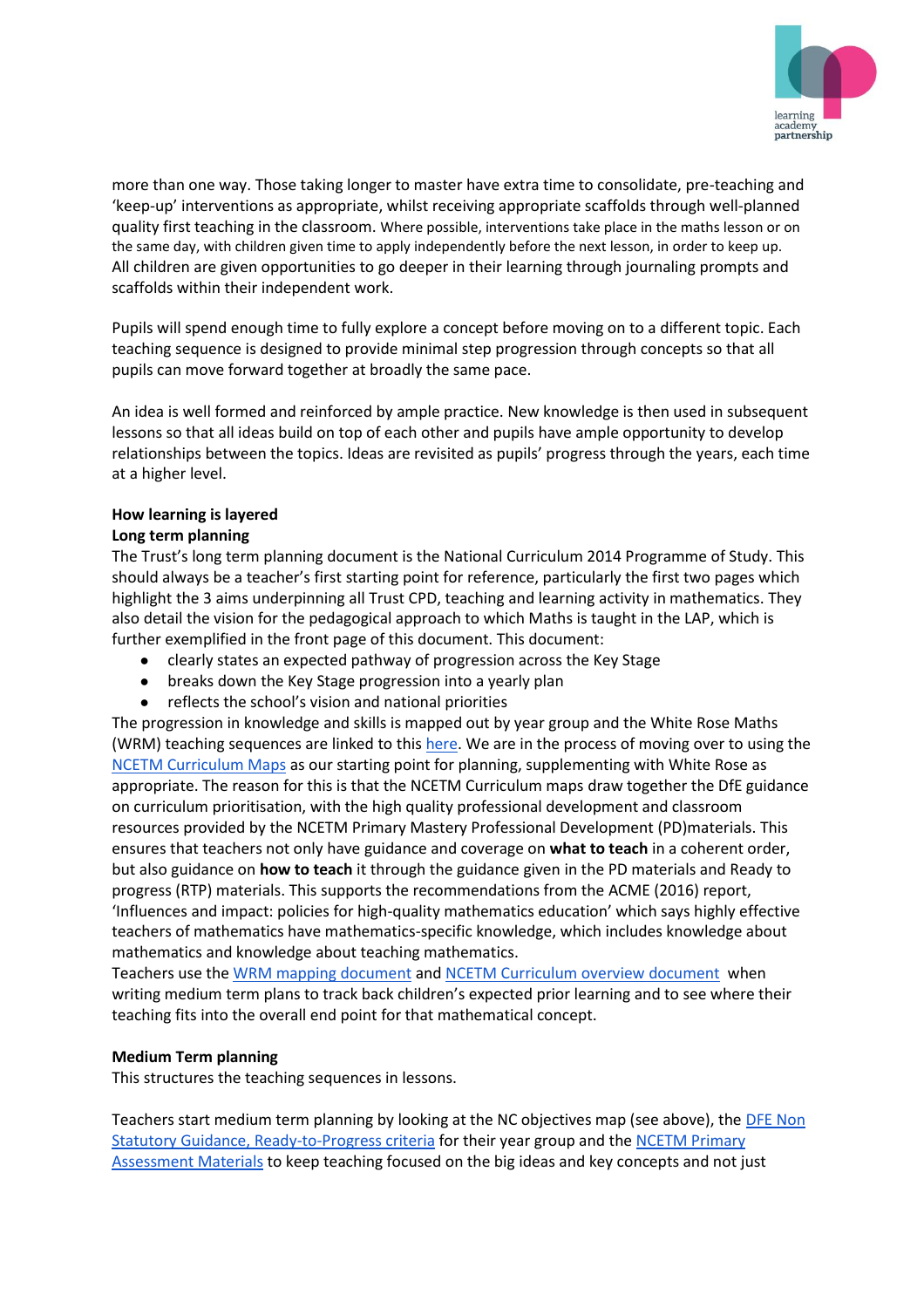

ploughing through objectives. Teachers are clear on the end point for pupils in this sequence and how this relates to concepts taught before and in future (the RTP criteria support this)

Teachers use this framework to design their medium-term plan through a sequence using the 'S plan' format. This starts with the big idea/outcome children should be able to do and plans backwards looking at the incremental steps of learning and breaking objectives down into small conceptual steps. In line with NCETM Guidance [\(Primary Magazine 87, Digging Deeper, Planning in](https://www.ncetm.org.uk/resources/48901)  [Mathematics, May 2016\)](https://www.ncetm.org.uk/resources/48901) This document should show/consider:

- Key conceptual ideas and making connections:
	- o What are the steps in understanding needed along the journey?
	- o What is the best way to order these steps?
	- o How are these steps going to be connected?
	- o How is this journey going to be connected to prior learning?
- Difficult points:
	- o What are the common misconceptions within this area?
	- o Which parts are difficult to teach and difficult to learn?
- Representations:
	- $\circ$  Which models and images will best support understanding of the different parts of the journey?
	- o How does the representation expose the structure of the mathematical concept involved?
	- $\circ$  Which models and images will expose the difficult points and misconceptions and support understanding in these areas?
	- $\circ$  Which contexts will support the children to make sense of the maths and give the maths meaning and purpose?
	- o What language will the children be expected to make sense of and use?
	- $\circ$  How will the children be expected to represent their thinking and understanding at different points on the journey?
- Variation:
	- o How can variation be used to support the understanding of the structure of the mathematics?
	- o What needs to be varied to expose the difficult points and misconceptions?
	- o How can variation be used to ensure depth of understanding?
- Going deeper:
	- o What opportunities are there for demonstrating creativity and imagination?
	- o What contexts would provide opportunities to explore and generalise about the mathematics at a deeper level?
	- o Where are the opportunities to go deeper within every lesson?

The resulting plan should be a flexible model which helps to shape the teaching sequence but is responsive to ongoing formative assessment.

## **Short term planning**

Planning should be daily and purposeful for the teacher.

Teachers use the [NCETM Curriculum](https://www.ncetm.org.uk/classroom-resources/cp-curriculum-prioritisation-in-primary-maths/) [Map](https://www.ncetm.org.uk/classroom-resources/cp-curriculum-prioritisation-in-primary-maths/) and/or the [DfE NSG RTP materials](https://www.ncetm.org.uk/classroom-resources/exemplification-of-ready-to-progress-criteria/) an[d White Rose block](https://whiterosemaths.com/resources/primary-resources/primary-sols/)  [overview](https://whiterosemaths.com/resources/primary-resources/primary-sols/) to organise the teaching sequences for maths in their class, which:

- Gives an overview of what is to be taught and when
- is based on age appropriate content to ensure children move through the curriculum at broadly the same pace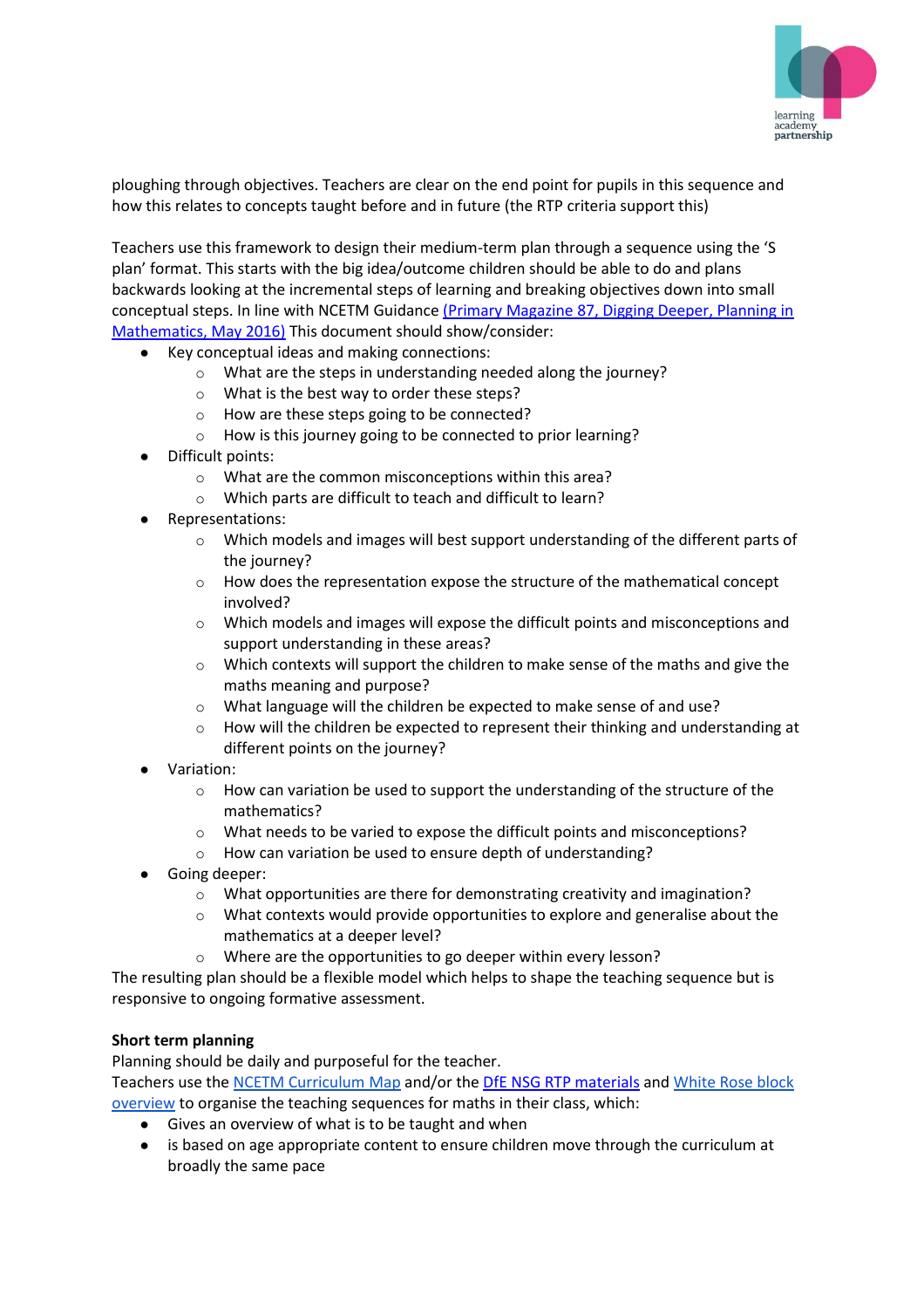

- shows the small steps in learning for each area of mathematics
- draws on key representations to use that support children to see and understand the structure of the mathematics

Teachers use the white rose planning framework to support the alignment of similar concepts within mixed age classes and ensure a cohesive journey through the mathematical learning that enables links and connections to be made with other mathematical concepts. Where possible, teachers teach similar concepts to the whole class together, with appropriate differentiation to ensure that each year group accesses age-appropriate content. The non-statutory guidance supports this.

Any materials that are used to support learning and teaching pedagogy are interrogated by teachers, to look at why those specific examples have been chosen and how the representations expose the structure of the mathematical concept being taught. Teachers have the flexibility to supplement these resources with others, as they feel appropriate to the needs of the children.

#### **Fluency in Number facts**

All classes have a daily 15 minute fluency session, in addition to the main maths lesson. In KS1, the focus is on additive fact fluency and in KS2 the focus is on multiplicative fluency. We believe that children who can recall facts **enjoy** and are able to **secure** the maths curriculum easier than the children who can't recall these facts

#### **Additive Facts**

The trust has a systematic approach to the teaching of additive facts, outlined in the [Numbersensemaths](https://numbersensemaths.com/) materials. Children start with subitising numbers and quantities up to 10 and then look at the composition and decomposition of numbers to 10 before learning 12 key strategies to support them in deriving key number facts. The aim of these sessions is for children to use these strategies to calculate to automaticity, rather than relying on counting. In the main maths lesson and continued into KS2 children are expected to use these strategies when working with the formal written methods and calculating with larger numbers.

Sessions rely heavily on visual imagery and the use of concrete apparatus, supported by animations and key representations, with plenty of time to practice the strategies being taught. These are supplemented with activities parents can do at home to support the learning and involve them in their child's learning.

As a Trust we also use the [Numbots a](https://numbots.com/schools/)pp as a practice tool for home learning to consolidate many of the strategies taught. We know that this programme was based on the same research as the Numbersensemaths programme.

#### **Multiplicative facts**

Unlike the learning of additive facts, our KS2 sessions focus on a key verbal sound pattern and learning and memorising the multiplicative facts using this same pattern, with one fact a day, through practice. The teaching of relationships and deriving facts is taught separately in the main maths lesson.

Again, children learn the tables systematically, one table at a time and one fact at a time, using the same sound pattern and only one way round (biggest number first) but within each table they are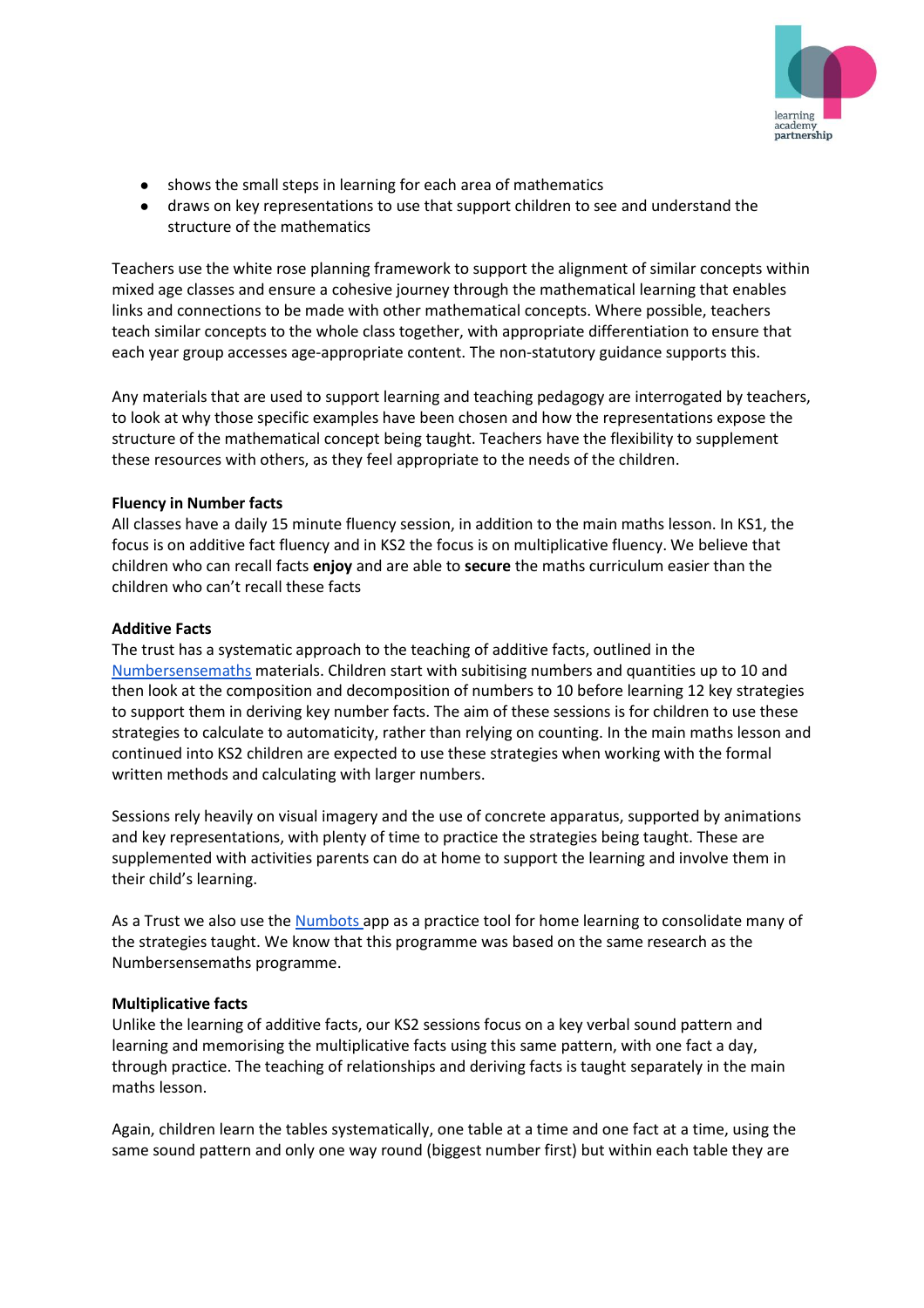

reminded of the facts they should know, based on the laws of commutativity. This reduces the number of facts children need to learn.

Children mark their daily test through chanting, using the memorised sound pattern and only reading the facts with the biggest number first. The chanting is where the learning happens. Children have the times table they are learning up on the board or infront of them and they can refer to this if they want to, gradually reducing their use over time, as they become memorised.

We also use [Times Tables Rockstars](https://ttrockstars.com/) as a tool to help pupils practise the multiplication table they are currently learning and to practice all the tables together regularly. Time is given in school and at home to use this and progress is celebrated in class and as a whole school.

## **CPD**

There is a Trust CPD offer, which consists of a range of subject knowledge webinars, which can be accessed on demand and are year group specific, as well as face-to-face training on key areas such as reasoning and problem solving.

Within schools, there is a bespoke offer delivered by the maths lead in that school, supported (where appropriate) by the Trust Maths Lead. The key CPD tool that we use to develop teaching and learning is incremental coaching, involving a weekly 15 minute lesson observation, followed the same day by a 15 minute coaching conversation which focuses on one precise action step that can be put into place in class the next day and seen and evaluated the following week.

Maths Development Days (involving the Trust Maths Lead, school maths lead and Head of Academy) and ongoing monitoring and evaluation highlights Academy specific CPD needs and these are planned into the termly cycle of CPD.

All staff new to the school receive training within their first term on our approach to maths and the pedagogy we use to underpin high quality maths teaching at the LAP and the theory that supports this, as outlined above.

#### **Assessment points**

As detailed in our formative assessment and feedback policy, an elicitation task is carried out at the start of each teaching sequence and this informs how the teaching for this sequence is tailored to meet the needs of all learners. Ongoing feedback is given to children throughout lessons and 'live marking' is done in lessons so that children have the opportunity to use this feedback straight away and make greater progress in their learning. Teachers use this feedback to ensure learners have a depth of understanding within the concept, through 'explain, prove and show another way' prompts. Once the teaching sequence is complete the same assessment is given from the start of the sequence so that progress can be captured.

For additive facts fluency, baseline assessments are captured using NumberSenseMaths materials and then at the end of each stage, as determined in the programme. This is alongside daily formative assessment on whiteboards and in children's responses.

For multiplicative fact fluency, baseline assessments are captured using the Soundcheck in TT rockstars for Y3, 4 and 5 and this is repeated termly for Y3 and 5 and half termly for Y4 to track progress towards the MTC check. Daily timed tests (out of 40) are captured in the tracking sheet for each school.